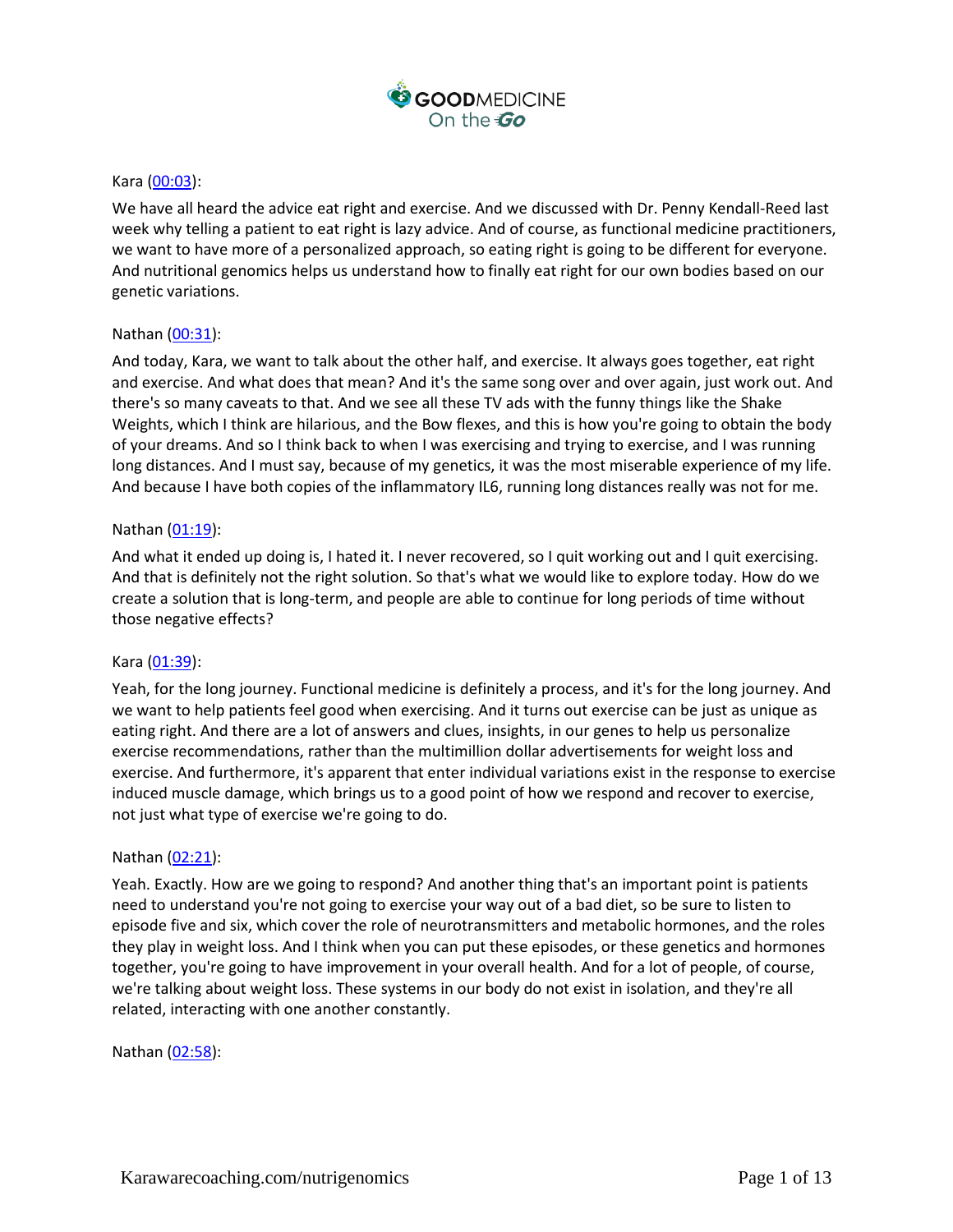

And in today's episode, we're going to talk, bring exercise into the mix. And you will see how this plays a role in what we've talked about. And Kara, it's been really a great exercise for me because I've been doing a lot of research for this podcast.

Kara [\(03:09\)](https://www.rev.com/transcript-editor/Edit?token=1NHORTzOgUXw0uUB1ORRA5AfXilJ_AHGWJuxPdxi0Zgd_rEX9D3U5vok4s4c-GcHZxFL1zSPBToVjZGxmPRe1F9DG18&loadFrom=DocumentDeeplink&ts=189.87): Great exercise for you.

### Nathan [\(03:11\)](https://www.rev.com/transcript-editor/Edit?token=MdbwxmVoKfvc_Snv-SL5LD6KuO0YCCBzksolML70FdgnYyS0p1kiK6mZ_6RlgH8FuVw2ec1TuPYDi6jpU-DNngVjaf0&loadFrom=DocumentDeeplink&ts=191.41):

Yeah, great exercise for me, just to make sure that I understand all these connections. And what's really interesting to me is the role that exercise actually plays in dopamine and neurotransmitters. And one of the studies, and of course, this was in mice, we can't necessarily extrapolate, but they really showed that we get a huge bump in dopamine that lasts three to four hours. And this has really borne out in my own routine, in that I noticed that my focus is much improved when I get the right kind of exercise. And we'll get into what is the right kind of exercise for each person. But our cravings, our snacking, our focus are all improved.

### Nathan [\(03:50\)](https://www.rev.com/transcript-editor/Edit?token=u3G1lF3CNnABD_Qsfpy_SvHc6kG-yjL4Rk6w5jIyY7kO4iNREhKqbl-rXEXhgX6EsTQI-GQev24s77pTwVLjQcHwOgg&loadFrom=DocumentDeeplink&ts=230.64):

And then the other thing about exercise that really was enlightening to me was that through this dopamine surge, we're actually able to lower things like interleukin six and tumor necrosis factor, which are inflammatory hormones. And so this is really, really important because now we have another way of improving neurotransmitters besides just giving L Tyrosine for dopamine, or 5-HTP for serotonin. We can look at exercise as not just creating that important part of eating right and exercise, but you're also affecting a lot of things in other places besides just your muscles and your heart. And another thing with exercise is that it's really controlled, help control, my leptin levels, I mean, improve those leptin levels, which really control my hunger hormones, which I'm a huge snacker. And I notice that I don't need sugar anymore, not near what I was craving it before. So that's really just huge, huge point I think that jumped out at me as I've looked at all of this.

#### Kara [\(05:03\)](https://www.rev.com/transcript-editor/Edit?token=0jeNqHs7mgp2CpRXxNMdF6c-BJRSGmsR2z3Tt9MXq0PTBBb5DDDfsub1Oi96dz1OdqPotUYITZqYIpbZaC9cHRwfgFs&loadFrom=DocumentDeeplink&ts=303.21):

Yeah. I love how you said this has been a good exercise for me to connect the dots. That was funny to me. But this episode really pulls in together all the previous episodes. We're talking about mental health. We're talking about neurotransmitters. We're talking about the inflammatory cytokine storm. We're talking about leptin and ghrelin and the metabolic hormones, and how exercise really then is also a big piece to this picture for patients. And so even today, we're going to explore more beyond the dopamine availability and mitigation inflammation and creating exercise to prevent injury. Right? We're going to talk about all these today. But we're all going to take into consideration how to optimize outcomes based on timing of exercise too, which is an incredibly important conversation that I don't hear often discussed.

#### Nathan [\(06:01\)](https://www.rev.com/transcript-editor/Edit?token=4TYS-_lB0Sswefu8Sy7Lg3T80S1MjJf6hwa25uZSfhIJ6qPzt3ONsog0H_czwjgOA5Xn_Jn3-EtdEBByQojjRY3JzEs&loadFrom=DocumentDeeplink&ts=361.28):

No, Kara. That's the big thing. We see patients as functional medicine doctors. And we are like, "Okay. You're going to eat this way. And then we want you to exercise three times a week because that's just the right thing to do." They're so often, so many of these people are so sick when they see me, that's the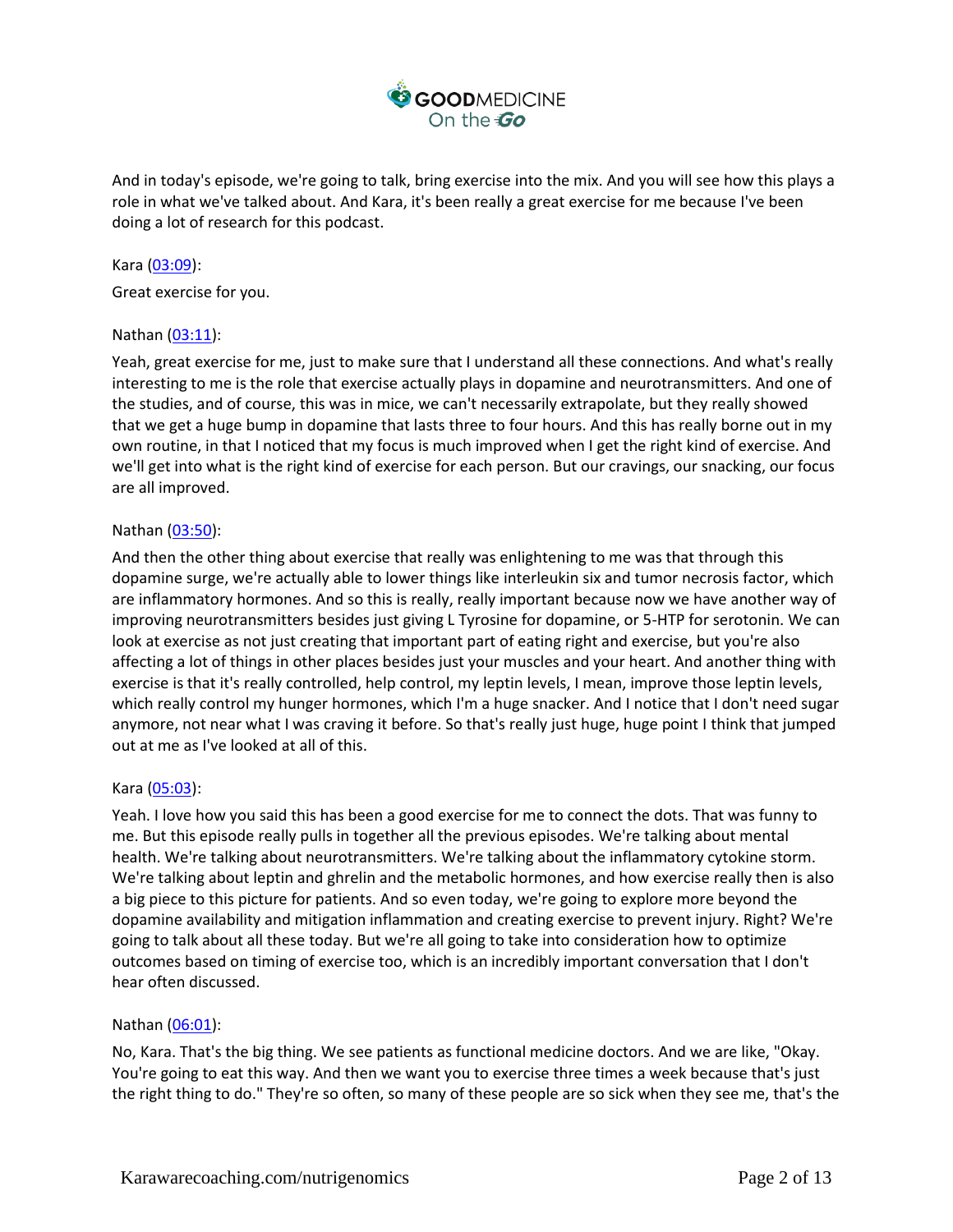

last thing I recommend. I said, "Six weeks, you're off the hook. You don't have to exercise. We'll do some yoga or some other things." And I think your story really was a great example to me, and I've applied it in my own practice a lot because it really showed what the timing means. I would love for you to share that really, kind of what happened with you in the exercise story.

Kara [\(06:39\)](https://www.rev.com/transcript-editor/Edit?token=X-8PyxuMiC-sS8Q50Z0x2GMXbyfavxzx47OhbBrDphrscF3Y86y0oVpbCGkhG__rRVAQ4o-INlfu_tVy-04nH1mV3Yw&loadFrom=DocumentDeeplink&ts=399.23):

Yeah. We can learn from our mistakes. Right?

Nathan [\(06:41\)](https://www.rev.com/transcript-editor/Edit?token=9Z0JANyxK4tGd0OXtd2JnIqcPVEVhVMZONOzwtY6AV2x07eO23YfbVOoF_LHW-7FAtSyOP_ydjF6YgTTt-6Mt3Wg6Do&loadFrom=DocumentDeeplink&ts=401.5):

Yes.

## Kara [\(06:44\)](https://www.rev.com/transcript-editor/Edit?token=1tceU9-AsahcVEFc1CavKsx3Z_1-OR9CRO2ApQse0jocmkO_kF6UB1Lb26EPZZ1_WPg_o8A90BFh-T2LK0gUxEjNKMI&loadFrom=DocumentDeeplink&ts=404.05):

They're great teachers. So in episode two, I briefly discussed how my son's autism really set me up, and my neurotransmitters and my mental health snips, my COMT, my MTHFR, really set me up for some scary suicidal tendencies when life was so traumatic when he regressed into autism. And we moved five years into our journey, which as we know, moving is a traumatic event. And I gained a significant amount of weight during this traumatic time. And so what did I do? I started exercising. I started the P90X series, which okay, that's a great exercise, but the timing was all wrong because I was so compromised. I had been enduring such a high level amount of stress and trauma that when I started exercising, it pushed me over the edge, and I got really dangerously ill. I started losing my hair. I started losing my hearing. It got really scary. I couldn't get out of bed. I couldn't work. My skin tone was gray. And so like you said, the timing and telling patients you're off the hook is as important as it is for us to help them add movement into their life.

## Nathan [\(08:00\)](https://www.rev.com/transcript-editor/Edit?token=stw7PYAd87cKmwFiCS9jlyeF5IbkLvLwh2RgRicS4C_X8-6QSHtVu2cYAiqm0fx4QxSxYAXLwLTKoqyB7RAjkK-Og9U&loadFrom=DocumentDeeplink&ts=480.3):

Yeah. And that's really important because when we're looking at exercise, we're kind of looking at an inflammatory event. And we're trying to teach our body adaption. And when we're already in that pathway of inflammation, we have no way to recover from that when we're missing things. We have low cortisol levels, which you definitely did at that point. You weren't getting great sleep. And you were already, as your description describes, you were already in that inflammation pathway. And so when you get done, your body needs that capacity to heal. And if you don't have that, you go further and further down that pathway. And that's why recovery's really important and why timing is so important. So I really want our listeners to take that away today.

#### Kara [\(08:45\)](https://www.rev.com/transcript-editor/Edit?token=UhMMQV2gQHQIZDjZj0GeN7CNaMg6MflaN8VMAzsHDtwoprKvgKJxBVcGo7PlDYkCcUvaU1XpZgM8DVbs3ZNSB-4yImU&loadFrom=DocumentDeeplink&ts=525.76):

Yeah. I love this conversation.

## Nathan [\(08:49\)](https://www.rev.com/transcript-editor/Edit?token=TiQCW6Vpo2gXzi-xl97cKeQ1-WvPyjC-94H7CGmaWi06sUjEnVyJLbxtQg56LedraeiLBscQZx59JA3XTuDjtWm7M4g&loadFrom=DocumentDeeplink&ts=529.83):

Well, and I think it's just one that we tend to skip over because we're just like, "Oh, exercise is good." Well, yeah, it is. But it has context to it. And exercise is just like diet, if we don't give people the right type of exercise at the right time, we can cause more inflammation and injury, as I discussed. This is one of the biggest mistakes I see people making. And so if we make them more inflamed, we get them injured, which I see a lot of, a lot of injury, because injury, we get a small amount of injury when we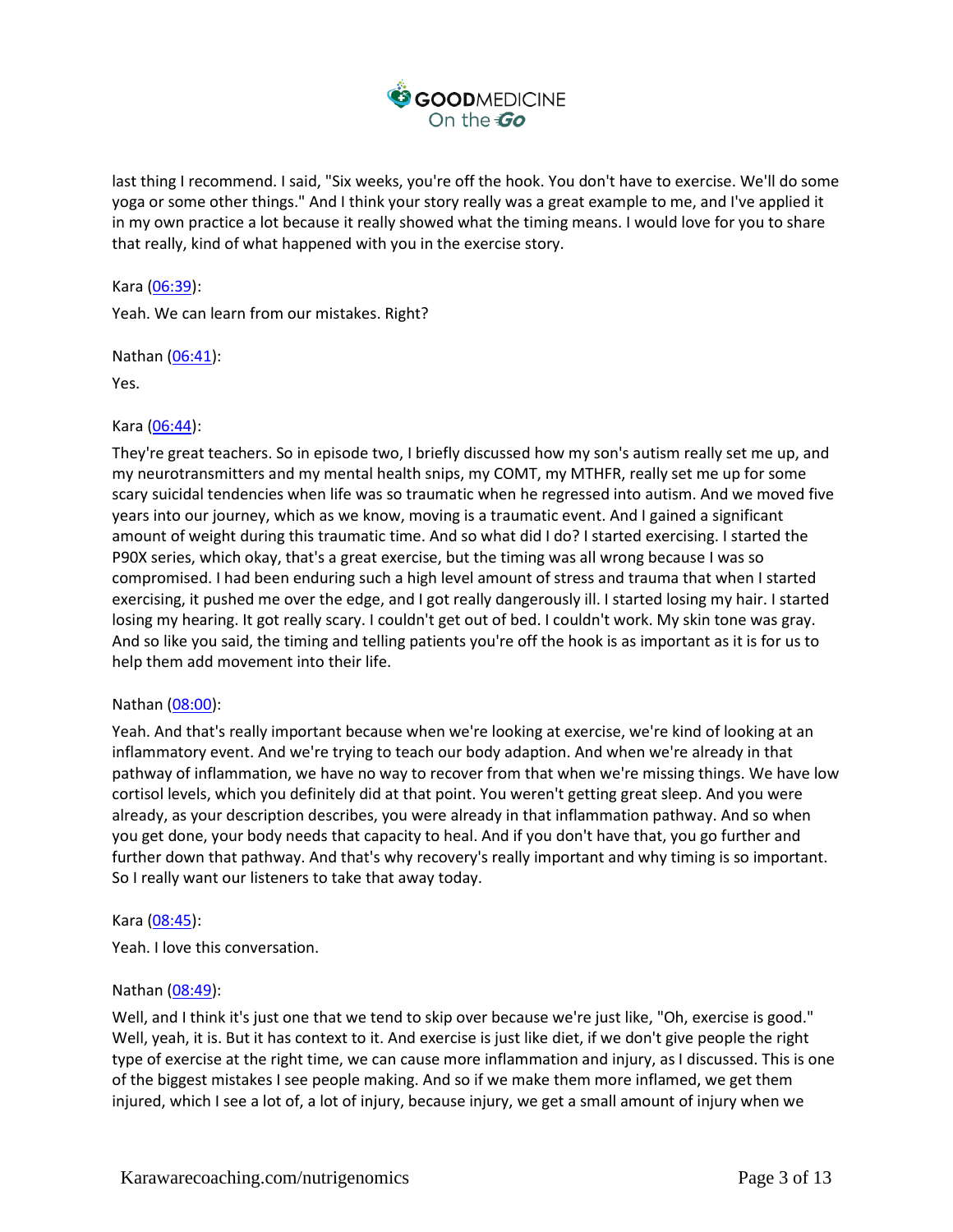

exercise, and then our body adapts and makes us stronger. But if we can't recover from that, then we really set ourselves up for big injuries. And there's actually some snips that can show us where we may be at risk there. So I think it's really interesting. And then we can really talk about: How do we make exercise the essential element of health?

### Kara [\(09:41\)](https://www.rev.com/transcript-editor/Edit?token=C02-jjfnSupMhCyUxNyp9-sdzsLfzO4ZJ4jfa_jONbutKrFToOLwlZwMNeClREZJKtzemHZtiTP42xA3CqPLp_cG-94&loadFrom=DocumentDeeplink&ts=581.31):

Yeah. Okay. So let's jump in. Where, Nathan, in our Pure Genomics report can practitioners go to glean some insight, so to reduce the guesswork, of how people are going to respond to exercise, and what kind of exercise, and how to prevent injury, and how to help them recover, and how to improve mood and reduce inflammation? So where do we start?

### Nathan [\(10:05\)](https://www.rev.com/transcript-editor/Edit?token=-w7CLe_8XH9ScNdq9Ai_3EyLNC4RzUHHyC0aduorIBJbxefHsJvXdtdZ--TIxv_swri8xTIqUHyX_8AX0IhMhqln4zk&loadFrom=DocumentDeeplink&ts=605.84):

Well, I think the first place we start is: What type of exercise is enjoyable for the patient? What is going to keep them exercising? And sometimes, and a lot of times, genetics will give us clues there. A lot of times, people have kind of already figured it out through their life. And so you can kind of talk to them about that. I don't think we change the exercise they enjoy based on these genetics I'm going to discuss. I think we go with what they enjoy. But we may be able to get some insights to what they can have more maximum performance with and other things. So we're going to do a little bit of alphabet soup, the dreaded alphabet soup of genetics. And I don't want people to focus as much on all the letters and numbers, but I want them to understand these categories exist within platforms like Pure Genomics, so that we can go right to them.

#### Nathan [\(10:54\)](https://www.rev.com/transcript-editor/Edit?token=4-0F0nS11daLbaCmD6xHs78y3_OKV9HnPmLNnTapyW58ybTLwkqlez0-dIf5M6YFtOTb3Vi5q9WxDEBGoQ7g8fxIJ0Y&loadFrom=DocumentDeeplink&ts=654.01):

One of the first things we see when we look at a genomics report or the type of exercise, there's ACTN3, A-C-T-N-3, which is really talking about our fast twitch versus our slow twitch. We have muscle profusion, which is determined by ACE, A-C-E, which is also related to blood pressure. And then one of the most important polymorphisms is IL6 and TNF alpha, which tells us how our body's going to respond to the inflammation of exercise. And I'll come back to that. Then we have some really good leverage points. This is our response to exercise. These are not all of them. There's some more that are in the reports. One is LPL, how well we're going to burn fat with exercise. How great would it be to look at a patient and go, "You know what, if you exercise, you have a predisposition to losing fat"? And that's going to give them something to really focus on and say, "Okay. Yeah, I've got the genetics to burn fat." And that's leverage points. And LIPC also improves our glucose resistance, so we have less glucose resistance.

#### Nathan [\(11:59\)](https://www.rev.com/transcript-editor/Edit?token=75VnlekgQa8qszgEoGVEZTxqidYDaSf6QdttEbImynFvI1q7XjQMhTxRWot_YFnZ3Fe2uKt5Sbhm4bd4ht70CdFeYGM&loadFrom=DocumentDeeplink&ts=719.76):

Another category that I think before anybody starts exercising, and I'll have a short story I will share a little bit later about this, would be looking at COL1A1, COL5A1, and MMP3, which determines how our ligaments and our tendons are going to respond because if we get injured, we're not going to be able to keep exercising. And then the final thing that I would like to kind of talk about is athletes and diet. Come back to episode five and six, and kind of talk about some of the downfalls of being too strict on certain diets and how it may affect our athletic performance. And I'm really excited about discussing all these things right after this.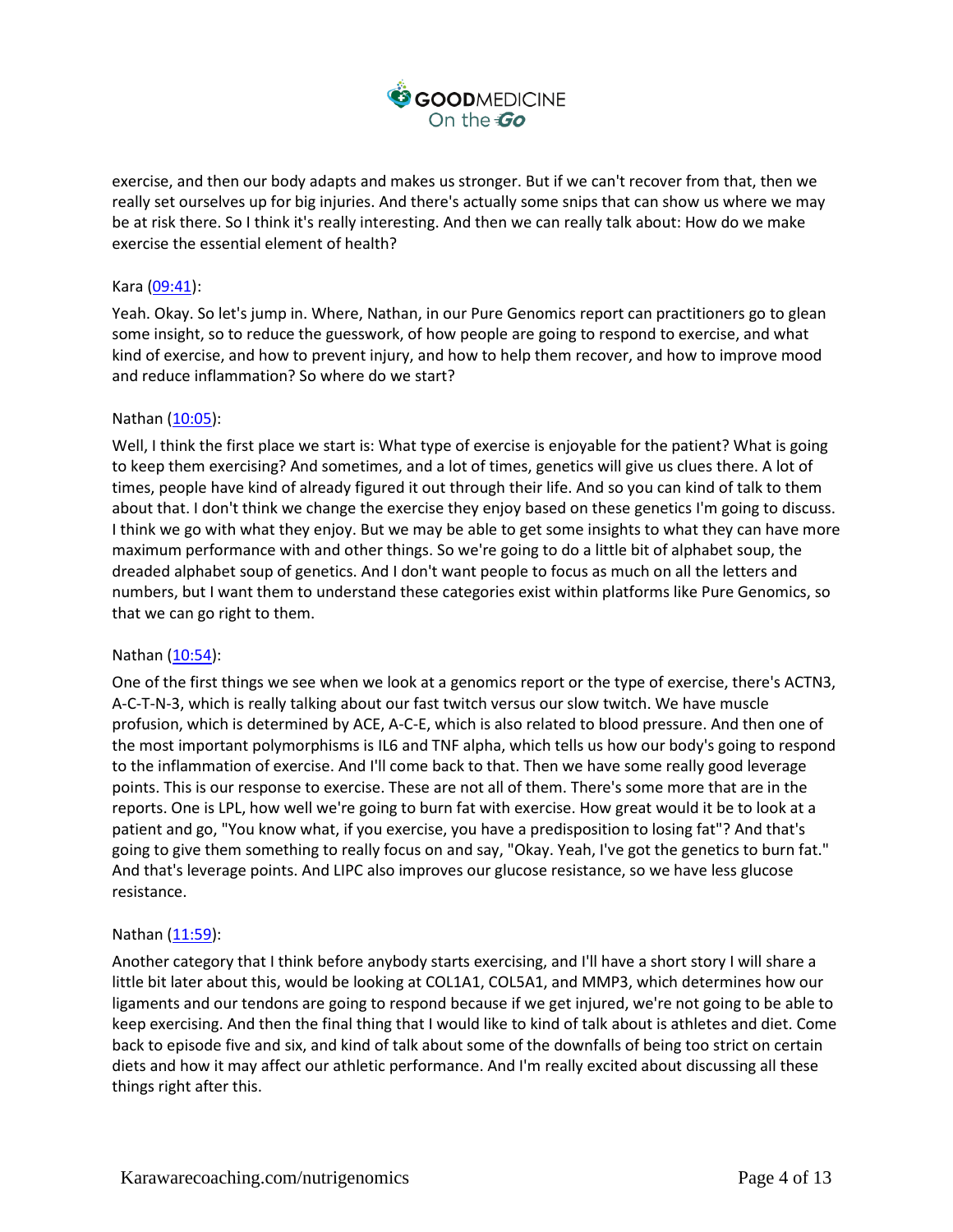

### Kara [\(12:44\)](https://www.rev.com/transcript-editor/Edit?token=9dqPMkYq3tg6nw4wnKGnZBQ3JX7Yk6XjUt8a8wCJehYc_nBm_MjnmT3yrmEyknKLWm3i5Du3NK2Db13R2l3XnX7KiGU&loadFrom=DocumentDeeplink&ts=764.38):

Genetic variance may affect an individual's performance or risk for certain exercise, but should not preclude any person from participating in the sports or the movement that you love and enjoy. In today's episode, we are focusing on the everyday person, and those who are working on what it means to be healthy and take the generic advice, eat right and exercise, and make it personalized and applicable to each individual. So Nathan, let's begin. Tell us about the genetic variations that give us an insight into what exercise a patient may respond to more favorably.

### Nathan [\(13:24\)](https://www.rev.com/transcript-editor/Edit?token=KEE_zCkf01lsncz22TlKgqLuYr6Bv0J2416-HDg5uRUICLkusPqmAAWzFFBOygus8F7tl5W3eKkVfq_Tvtg_A16BV0k&loadFrom=DocumentDeeplink&ts=804.23):

Through my research and reading, I really found out the number one thing I need to be looking at with exercise is their response to inflammation. And one of the papers was really enlightening. And it said that people who do intense exercise for more than an hour, or around an hour, and they have interleukin six polymorphisms, really do not do well. And I found that out personally, Kara, because I was, when I got to Colorado, I was like, "I need to get into example. And I need something more structured." So I started Orange Theory, great program for a lot of people. It was terrible for me. I wear an Oura ring, and I was doing and hour, and it's pretty intense exercise. My heart rate was in the 80% to 90% range most the full hour.

#### Nathan [\(14:12\)](https://www.rev.com/transcript-editor/Edit?token=btKgvn3XkUxIvsDcuzDe8OrjUuba8pKlCvFEyRY76rKk1iStMCV6BK51Q8OGq4nLhjUM1ULwOmps-i70nmAN-fxhdwI&loadFrom=DocumentDeeplink&ts=852.17):

And I found my Oura ring, I just never recovered. The next day it said, "You need to rest," every ... It took me a full 48 hours to recover. I didn't feel better. I actually felt tired during the day. I guess meaning I have both copies of the interleukin six, and so what it really pointed out to me, I changed over to CrossFit, which really was a lot more weightlifting, and maybe 15 to 20 minutes of high interval intensity training, high intensity interval training. And you know what, my Oura ring, every morning, you're ready to go. You're ready to go. And now I'm exercising five to six times a week. I feel energy during the day. I'm not wore out. And it was because I wasn't flipping that interleukin six.

#### Nathan [\(14:55\)](https://www.rev.com/transcript-editor/Edit?token=yBxzKHivVtZcezKLvJEefO4o_Dh0b8FP82DJ2E2YHFTkxmnzueurw0TKiAN5ZxZqIBvtSzJt0lA34jntuvAp1cT-H1I&loadFrom=DocumentDeeplink&ts=895.05):

So the thing to take away here is these people with these interleukin six polymorphisms, especially a homozygous like me that has both, which means I make interleukin six really well, which is an inflammatory marker, which we talked about with Sam and immunology, these people, you don't want them doing marathons and doing long distances and intense levels. They can walk and they can do things for an hour to two hours. But it really needs to be low to moderate intensity. And so that's one of the first places I'm going to look now with my patients to say, "Hey. Are you going to do better with a 20 to 30 minute workout? Or can you tolerate that hour to two?" Because we really saw the inflammation in those athletes explode if they went past that hour mark in that paper. So that's my clue number one. And as we'll talk about, I will look at also their risk of injury.

#### Nathan [\(15:52\)](https://www.rev.com/transcript-editor/Edit?token=wfLpRXLSxXZng2ulno397FVmixDb_OMLpmJoHqcjCdCBdazm0emo_1Bav91igR8EBuwRTw-loLazLomf7WlZ_knaVDA&loadFrom=DocumentDeeplink&ts=952.42):

Then the next thing we can look at within this kind of type of exercise, is the ACTN3. A lot of attention's been paid to this. This is your fast twitch versus your slow twitch. And it has to do with sarcomeres and how they connect, and whether you're going to be a fast twitch person. The thing, this is kind of like, a lot of people look at this at HIIT versus endurance. And what you'll see this ACTN3 is that your Olympic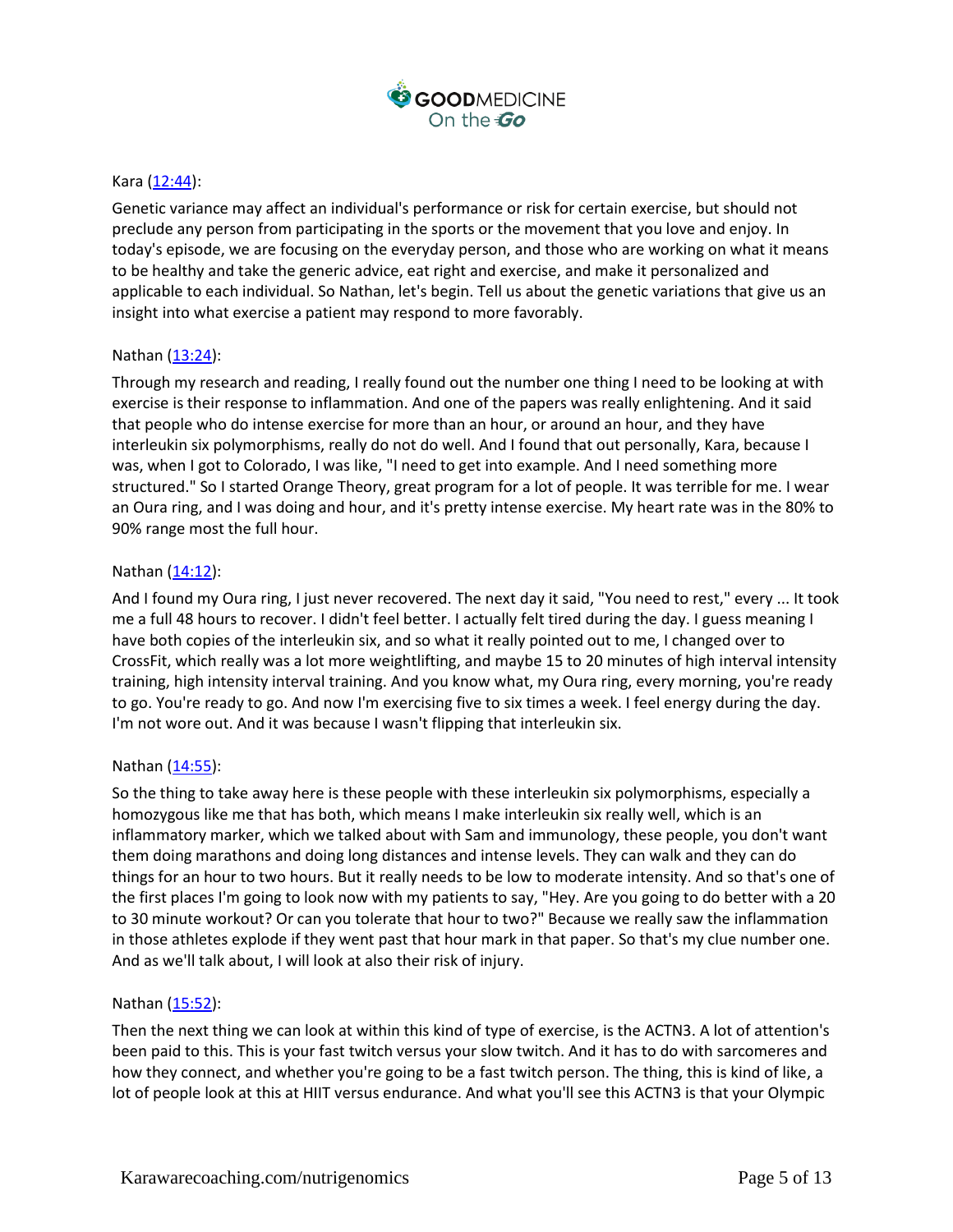

athletes that tend to do power lifting and sprinting tend to be homozygous for the polymorphism that gives them good muscle contraction. But when we're talking about the everyday person, we're not talking about that huge of a gain. It's not like if you enjoy doing HIIT exercise, or high interval intensity training, or fast twitch type exercises, and you enjoy it, and guess what, you're not really genetically predisposed to that, do not take a patient off of that exercise plan because they enjoy it.

# Nathan [\(16:53\)](https://www.rev.com/transcript-editor/Edit?token=IRi5kzJ6z1MVuS9sBzsCl4T9zvqDO2ltAyMVKCUrpN6mx7yFgMGYtlCW5t4sC1inb_eXFsCe55nxSZUpsg5mZlAfsNw&loadFrom=DocumentDeeplink&ts=1013.74):

And you know what, most of us, me included, even though I have both copies of this, I'm not going to be in the CrossFit games, or I'm not going to be an Olympian, Kara. I mean, I think we have to really look at that and say, "You know what. What do you enjoy? What can you do that makes you want to do it the next day or every other day?" And so but it can tell people that, hey, this is where you're probably a little bit more genetically advantaged. The same thing with ACE. ACE is really about how our muscles respond and how we recover. We tend to find that ACE can tell us if we have more vasoconstriction, where our arteries contract. And that's going to be more for your sprint people and more for the people that need that quick blood flow. And then your more endurance people, that have ACE polymorphisms that tend to cause vasodilation, they're going to do a little bit better maybe with doing the longer distances, and endurance, and the riding the bikes and these sort of things.

## Nathan [\(17:51\)](https://www.rev.com/transcript-editor/Edit?token=MkLhwCf154Ui2BJDe2TqOjN_AdpW1N75GMR15yE7Ls4BdD3btISJkfwYOjtSSNa9sYOWGy0GxAGcqrxOUg6smq36TxY&loadFrom=DocumentDeeplink&ts=1071.16):

So that gives us some insight. If people are like, "What exercise do I do?" That's some places that we can look. But I think a lot of people have already kind of found that through their life, what they enjoy, what they feel good about. Just like me, I had to learn. And I went back in my genetics and I'm like, "Holy cow. No wonder I was having this issue." Another thing that, and this is kind of a leverage point too, is we have genetics, PPARGCA1A. Thank God I'm reading it. I can't remember all these letters. But this is our aerobic exercise, how well we're going to do with aerobic exercise. And so this could be a leverage point and say, "You know what, aerobic exercise is going to be just fine for you."

#### Nathan [\(18:30\)](https://www.rev.com/transcript-editor/Edit?token=zRiXACoVSQoVS7OaiU0I15qp9PGHsyRJ4R1yj2insOEnX541iF1HICZz6QU1hn1p2PfUPD2hvZZvhUTy53fViQZmGJ8&loadFrom=DocumentDeeplink&ts=1110.88):

And the thing to remember about these when we look at them and we try to make sense of them, they're going to be a mishmash, Kara. There's very few people that are going to line up and all of a sudden, it's going to be really clear, this is the exercise you should do. And those people probably are the Olympians. And these people are probably the ones that are really genetically advantaged, while the rest of us, really everyday exercise people don't have to worry about that as much. But it can be some things we can give insight into patients.

#### Kara [\(19:00\)](https://www.rev.com/transcript-editor/Edit?token=lrAeSe2mMBTbzdI_xleb8KocFXXShIsFVJz18Gm55fDdbv3kR5toET3SdPaG3xlsuk28Y2VBNTt_1yKcN_M_QWGzYaY&loadFrom=DocumentDeeplink&ts=1140.1):

All right. So before we jump into response to exercise, let me see if I understand this correctly. So IL6 is in the immune category, and fortunately, that is strategically placed right on top of the exercise category in Pure Genomics. It's so easy to cross reference the IL6 before you start taking a look at the exercise. So we want to really look at that genetic marker first to understand their predisposition to an increase in inflammation because that will then help us to understand, hey, we may need to move them away from the ... What? The HIIT, the style, or the long endurance. It's the long endurance, right?

Nathan [\(19:42\)](https://www.rev.com/transcript-editor/Edit?token=-xkCQJtLScGulD4A0JmrWM2opWp04IcVlyHb9ODpzUdWJmxTMZXd-I2V-smbpM-eJK0KmgjPo2RpXIyDoTSB_eOImr0&loadFrom=DocumentDeeplink&ts=1182.23):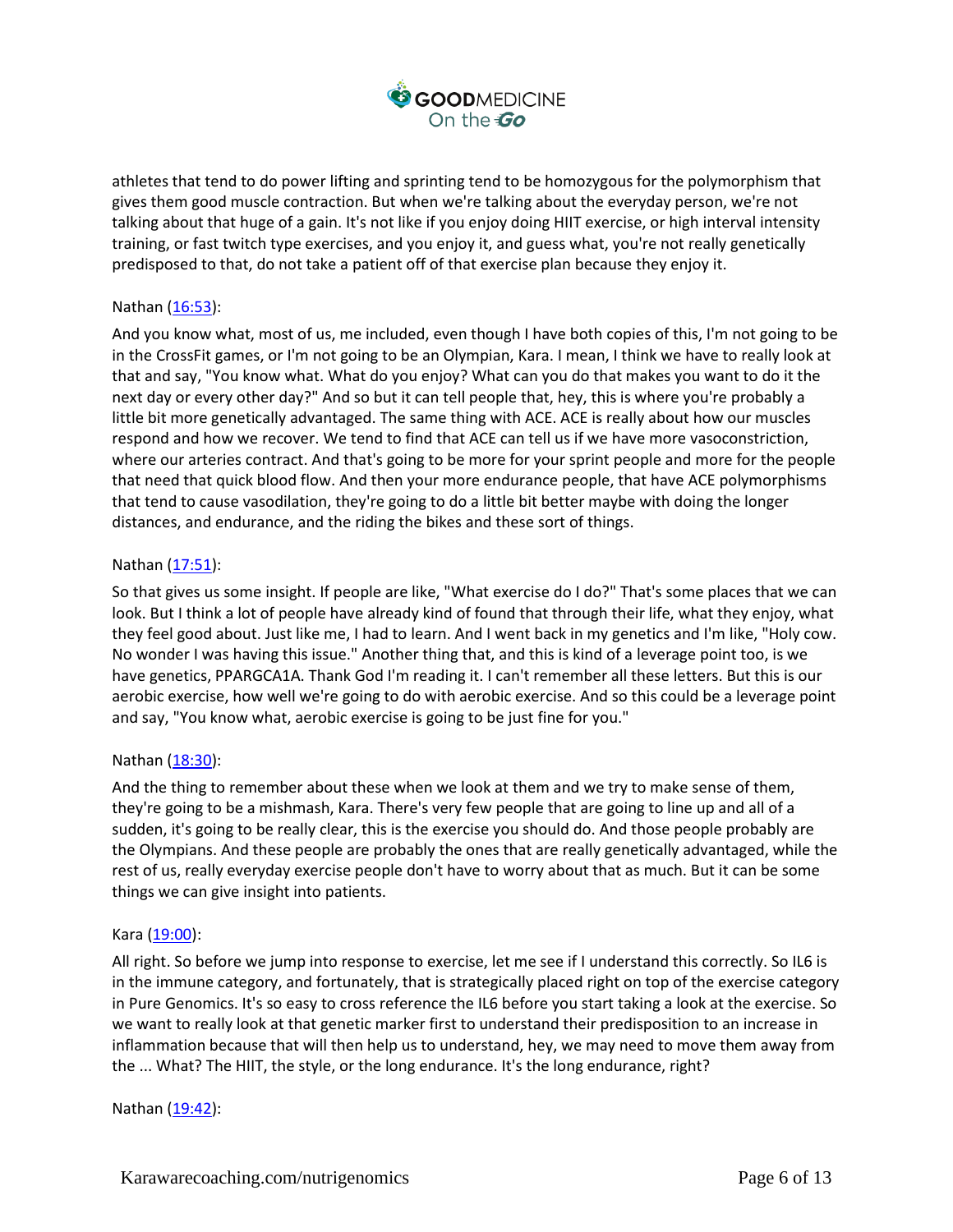

Well, the long [inaudible 00:19:43]. It's the intense exercise, like running really hard, or biking really hard, or doing things like me, the Orange Theory was an hour of very intense exercise. They're not going to respond as well. I would probably keep those people in the 20 to 30 minute range of moderate to intense, and then really kind of shut it down after that because they're just not going to recover as well, and they're probably going to cause more inflammation than they get rid of.

# Nathan [\(20:11\)](https://www.rev.com/transcript-editor/Edit?token=gFHc_g3yyagiA9hmzPKL0DCYkpz_WZ7xxUxkE2f_4MYWozIlG39eaZOfn9F_ok4Y0azlXTNvSRmsLGkniJh8q1wRxpU&loadFrom=DocumentDeeplink&ts=1211.07):

What's interesting, exercise done correctly in the right amounts actually lower our IL6 through the vagal nerve and that dopamine. So we really want them to hit that right amount of exercise, that decreases inflammation and does not increase inflammation. And TNF alpha also is a player here, not just IL6. But the studies were looking more at IL6. It's more of the sexy cytokine, if you will, in a lot of the studies. But I think that's the takeaway there.

### Kara [\(20:40\)](https://www.rev.com/transcript-editor/Edit?token=mJIdzLRdbTlA71JFc3QlMxCK9JDY-HLXQOqOG2MYRD2CDt8qbMfkKdjPfwmmmOjZnr5DdiYnfxiCf_Viesos5ln0RxY&loadFrom=DocumentDeeplink&ts=1240.63):

And looking just at that, I mean, that's very personalized recommendations, is to take them more to the 20, 30 because the time plus intensity is what's really going to drive that IL6.

Nathan [\(20:49\)](https://www.rev.com/transcript-editor/Edit?token=Q4eBzgBmrmLWLPKmbizNnKBxlu9CwZlz-jkUkrqinXrrjQUMmgfbFy1mboC33Ljpze1MU8Q4eTJkdqRAZzDnGVieonQ&loadFrom=DocumentDeeplink&ts=1249.03): That's [inaudible 00:20:49]. Yep. That's right.

## Kara [\(20:50\)](https://www.rev.com/transcript-editor/Edit?token=ADS2vx344xIIPEIoXksz4i36KrXuSuFPvy_L0ONv7JnQ73OLYmI_tY_cLmtIivz00_buKTKZj62ZAvFnv5iHn6mawTg&loadFrom=DocumentDeeplink&ts=1250.42):

Okay. Got it. All right. And then the ACTN3, what I'm hearing is if you're a variant for that, then you're more probably a better fit for endurance type because of the fast twitch fibers. You don't have those fast twitch fibers to help you with those HIIT style, fast movements.

#### Nathan [\(21:09\)](https://www.rev.com/transcript-editor/Edit?token=4i_js1tFTkGk7Z87oyTFu2KnQoRCjMvBT3KidetkpqWNvUySx805OP0PMbECOYZOyLGsyDXGA5xnR4f-TJzocHvO99o&loadFrom=DocumentDeeplink&ts=1269.08):

Well, and you're not going to see that big of a difference. It's not like you're not going to be able to do box jumps or other things that the other guy is. But you may not be that premier athlete that you always imagined you would be.

#### Kara [\(21:22\)](https://www.rev.com/transcript-editor/Edit?token=zpFdXKJLx9X81F3esE76axDgm8pCsjlCjzWcuPY3AqOOgwkgjqEg2E4D5pfumG0Y1HtavFKqHKGLVrYkS0Jn4Dvm4pw&loadFrom=DocumentDeeplink&ts=1282.41):

Right. And it may be giving insight of why you're not feeling well after you're doing that HIIT style exercise.

#### Nathan [\(21:26\)](https://www.rev.com/transcript-editor/Edit?token=IENtYva1v7qjucwGwxcBHfrB-ySnYBqF1rA7WhtA-s9hn599MWmVQ9jovmCXUwAwg0WKHfiAY7lFZG_bUMrXJbtQnTY&loadFrom=DocumentDeeplink&ts=1286.68):

Yeah, or not keeping up with Joe Blow, who's the same age as you and the same body weight, and other things. So maybe you can use that as a little bit of excuse, but yeah.

#### Kara [\(21:34\)](https://www.rev.com/transcript-editor/Edit?token=CahcoLJsZAsnh7XTR2hP_pJ8DWc50mL_KIGYHb5tVtwH7BvLc7LShOnt779MPv_jv9-l2D3sms6AkfgBqnCuoWHqYXc&loadFrom=DocumentDeeplink&ts=1294.93):

Okay. All right. And then ACE of course is those endurance, where they're getting more blood flow to the muscle to allow them to go the distance. But like we said previously, by no means does this preclude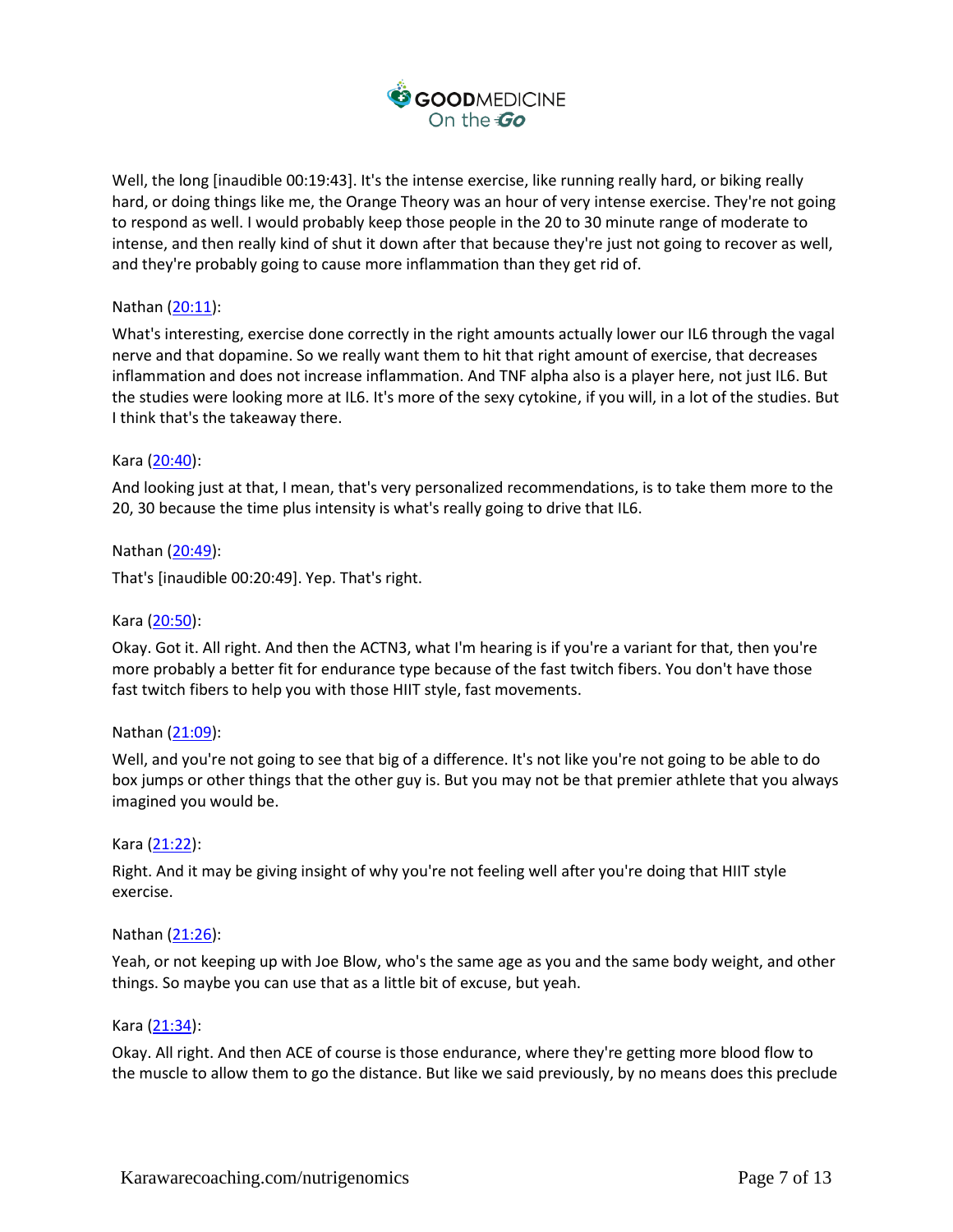

you from enjoying the sports, it's just giving insight. And it really sounds like that inflammatory marker is the first one you look at, and really a key to personalizing the exercise approach.

# Nathan [\(21:57\)](https://www.rev.com/transcript-editor/Edit?token=ztHr5dwpXiosRHNIovlFoLGhgpRiTDbqqipqo-8EVFk_goUl6ZHTuz0FLDCV-WAVUDO2mcaj8Ia2vDVX2H43zmOCKNo&loadFrom=DocumentDeeplink&ts=1317.62):

It is for me. I think there may be some people that very much disagree with me on that. But I think from what I read, and I'll keep reading of course, and I may come back in another episode and say, "I had that wrong." But I do think the data's there to support that. And that's really what I want my patients to keep exercising. That's the key from this podcast is: What can we do to keep our patients exercising? And me finding the right exercise on a personal level has meant everything to me exercising five times a week versus dreading it.

# Kara [\(22:27\)](https://www.rev.com/transcript-editor/Edit?token=MFGkgulFVvMCx-7PRD40dEkWWbkiOPoHSEUTLhRj_i79fD3nmaT-ZL1wCstf3Ujj5n6rQVzZtcGNaZgYCfnmklOe-Y8&loadFrom=DocumentDeeplink&ts=1347.24):

All right. So let's talk about response to exercise. And the beautiful feature about Pure Genomics is that as we add more polymorphisms to the report, then they will automatically appear in your patient's report. So one test kit for the patient that they invested in is really a lifetime of information. And we have some new polymorphisms that I'm not really familiar with on our report, which are the LIPC and that glucose, and then the LPL, ADRB2. Those three in particular that can really, Nathan, just hearing you talk about it, give some extra incentive to the patient. So can you help us understand about this response to exercise in regard to burning fat and glucose metabolism, and what we can glean from this section in the Pure Genomics report?

## Nathan [\(23:13\)](https://www.rev.com/transcript-editor/Edit?token=PT5HZqxK7fh7Ij5Hrkfd9kIeai5WPCs5XapTUftOu0BXedGnIPLaiIyIy2V_XOUP7zAp18aYEgf6ziTFSK8vwD9FJiU&loadFrom=DocumentDeeplink&ts=1393.52):

Right. So these are what I call, and I mentioned it earlier, my leverage points. I love having these leverage points because I can look at a patient, and I say, "What are you trying to accomplish with exercise?" And if it's somebody that's struggling with glucose tolerance, and they're struggling with keeping their blood sugar down, I can look and say, and they're not exercising, and say, "Look. These genetics, this LIPC, shows that you doing some exercise, 20, 30 minutes each day. And we know that the 8000, 9000, 10,000 steps, all of them are helpful." You don't have to be at the 10,000 to be magical. But the more you get, the better your response is, from what I understand from some research.

## Nathan [\(23:53\)](https://www.rev.com/transcript-editor/Edit?token=Q_gg0d0DP-MslZVI3laLHNoqZRWMavNihgonPXVpNqTyR6J5ktyRlS11bV1VD0ffPX9C_Jin2so4yjZ2UUaUldOL3iA&loadFrom=DocumentDeeplink&ts=1433.12):

But I can say, "Look. Getting those 10,000 steps in really will help your glucose." And it's going to be a huge part of your health plan. And we know that with this exercise, they're going to decease their inflammation, their IL6. We're going to activate. We're going to increase their dopamine. We're going to do a lot of things, so we're going to use that as a leverage point to get all these other benefits too. There's also people, of course, that want to lose weight. And when you have these two, the LPL and the ADRB2, that really talks about fat burning with exercise.

#### Nathan [\(24:28\)](https://www.rev.com/transcript-editor/Edit?token=L3CXnFIH8cF5SUFirZ5i3knoFGGnMn3Y-ThpdbgmnMec_EV7K1EZ5ruqMX0yYYjJQAe_nBW3TXk0JcZjUT6udPcCiNs&loadFrom=DocumentDeeplink&ts=1468.65):

And if you don't have these, which I don't, you don't quit exercising because, oh, I'm not going to burn fat. Yeah, you're going to burn fat with exercise. But you may not be burning fat as well as somebody that does have these. But if the person does have these, here's a great leverage point to say, "Hey, here's a great way to lose this fat. And this is why exercise is important to you." So that's what I really so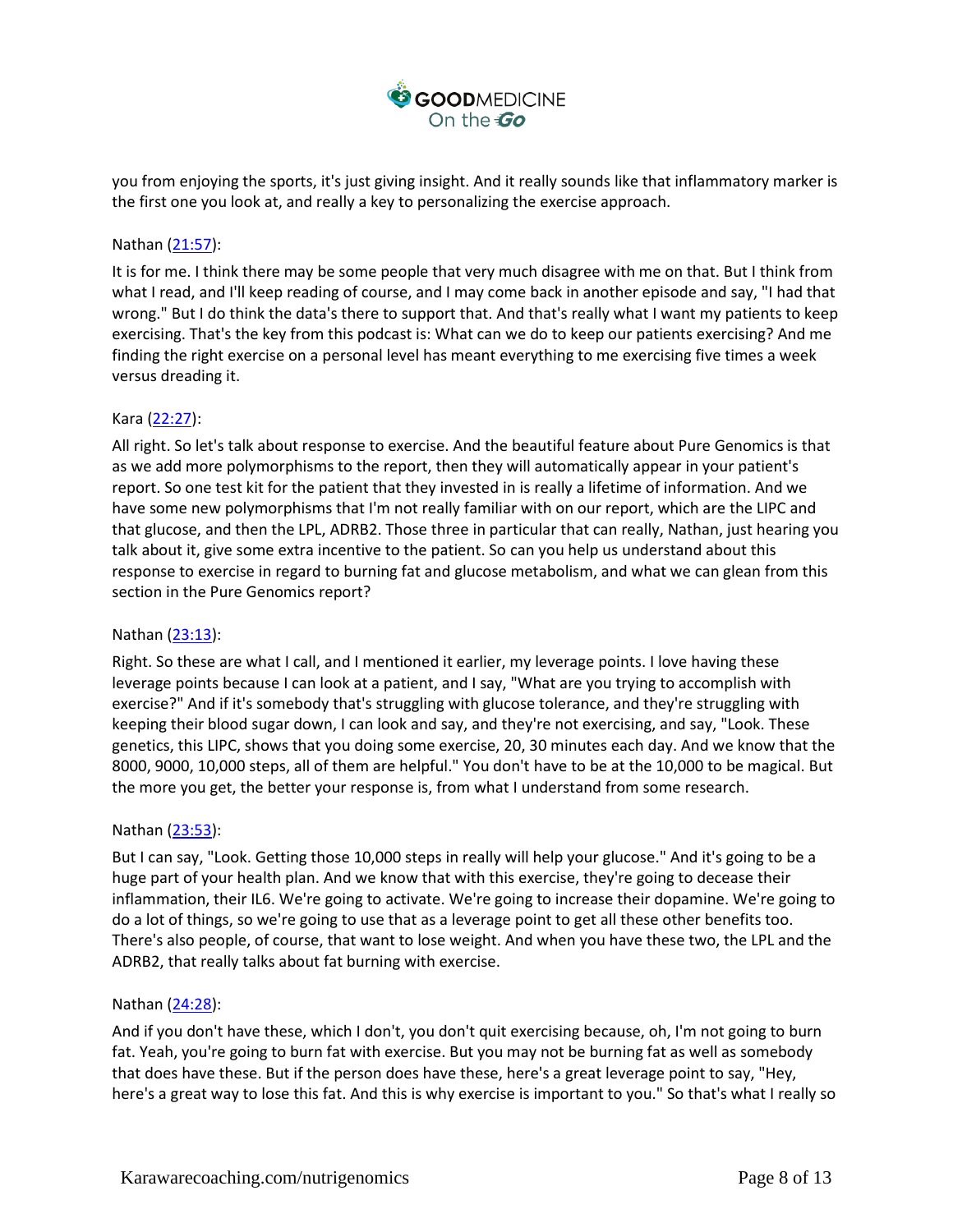

those as, is great leverage points. If they don't have them, you don't say, "Well, you don't need to exercise. It's not going to improve those things." Well, it'll always improve those things. But they're going to get even more benefit than somebody that doesn't have that.

# Kara [\(25:05\)](https://www.rev.com/transcript-editor/Edit?token=DLHp5n4gnobClCIwQ_X7XNKyJh-ttKVRusV35842GE0qbnQuoYXmT8sjn3MUj6JR2zE63mhVjBdxdLlfRc8uccj6mn4&loadFrom=DocumentDeeplink&ts=1505.52):

And to be clear, when you say, "When a patient has these," that means that they have those risk variants for these particular snips.

## Nathan [\(25:13\)](https://www.rev.com/transcript-editor/Edit?token=5io0zGqyzYz3zmI9f-dYsmj6kh7m4RNJvxS-VoGwXDfTXzCLmYTBjSash6kvrgULPMcYlJQ9j_hl-X4PiO15omb8YWU&loadFrom=DocumentDeeplink&ts=1513.58):

Risk variants are really kind of a nomenclature issue. I think you have different polymorphisms, and I think that's what's great about our report, Kara, is that we kind of got rid of, this is a risk variant as such. It's more of an advantage. I'd call it a genetic advantage. So that polymorphism is an advantage for them, so it's just a nomenclature issue. I think it's what we call it, not really a risk variant, but more of a genetic advantage. And that's why we got rid of the red, yellow and green, because it's really confusing. It's not a disadvantage if you don't burn fat. It's just you've lost that genetic advantage that these others make up for.

### Kara [\(25:55\)](https://www.rev.com/transcript-editor/Edit?token=BmmCr6LM2n7J5pW0QI6iuaGkbOCeAXw3dUvUpOnEU5FwUPSRmVhECfOnBCZz_-i7jqynKHT4S4c4HzpvvDj9SmhVCxA&loadFrom=DocumentDeeplink&ts=1555.05):

And so that's why on the Pure Genomics report, you see enhanced benefit, even if they have a risk variant, because there may actually be a pro to having that.

## Nathan [\(26:06\)](https://www.rev.com/transcript-editor/Edit?token=w4AZ__rGXXaM9Z58JduPDFJ6fwjBYrz5FWsNJOo8JO9ts67H5WipeZTs_pjxuanD8PBAdtOZmpzvdXSY_vXrgG3xyf0&loadFrom=DocumentDeeplink&ts=1566.62):

That's why we changed the nomenclature, really important.

#### Kara [\(26:09\)](https://www.rev.com/transcript-editor/Edit?token=yS6sLdSk_lI7WX21Moc-yWna9h_9TWBO8jk8b2t0HfHFbTGeqfgos270iLCOiKs32PWEvNdRoY8J0DqltOqSiYgOnjY&loadFrom=DocumentDeeplink&ts=1569.86):

Got you. Well, that was a good conversation. I didn't know that. Okay. So we've been talking a lot about preventing injury. And you have a really great story for this. So let's just lead in with the story that you heard recently with a patient you've been working with.

#### Nathan [\(26:27\)](https://www.rev.com/transcript-editor/Edit?token=tMn9nFkYpF4-IcJcBoP4HAQ9rb93FUf8ELBzIc-Y_od94wjXDMgwZvuHmf7N1ySGBGfM45xbn25MaJRkxjyKuIymAfM&loadFrom=DocumentDeeplink&ts=1587.66):

Yeah. So I had this patient, and the patient was exercising for two to three months. The goal was to lose weight. I had seen them after they had started all these, and we were looking at their genetics at a later date. And they were losing, I mean, lost 20 to 30 pounds in that three months. They had all the genetics. They had the LPL and the ADRB2, so they were going to burn fat with exercise. They actually had the LIPC. They were actually found out that they were more aerobic, more endurance, which was really fine. But the thing that they never had awareness of, unless you look at genetics, you're really not, is that they had all three of the polymorphisms, the MMMP3, the COL1A1 and the COL5A1. The COL, the polymorphisms really have to do with tendons and ligaments. And the MMP3 has to do with Achilles tendon.

#### Nathan [\(27:28\)](https://www.rev.com/transcript-editor/Edit?token=tYSCzF24GQSX3yMmQE2T-CnkVm5FFkdOBotgSjQvv10fbBOG6WaJ_yfTqjtZKRpcse-JvYABI9qwAMqvWFVnqlvi_aE&loadFrom=DocumentDeeplink&ts=1648.74):

And what all these show really is that you have problems with collagen and collagen deposition and strength. And so you really, besides IL6, before I started an exercise program, I want to make sure that I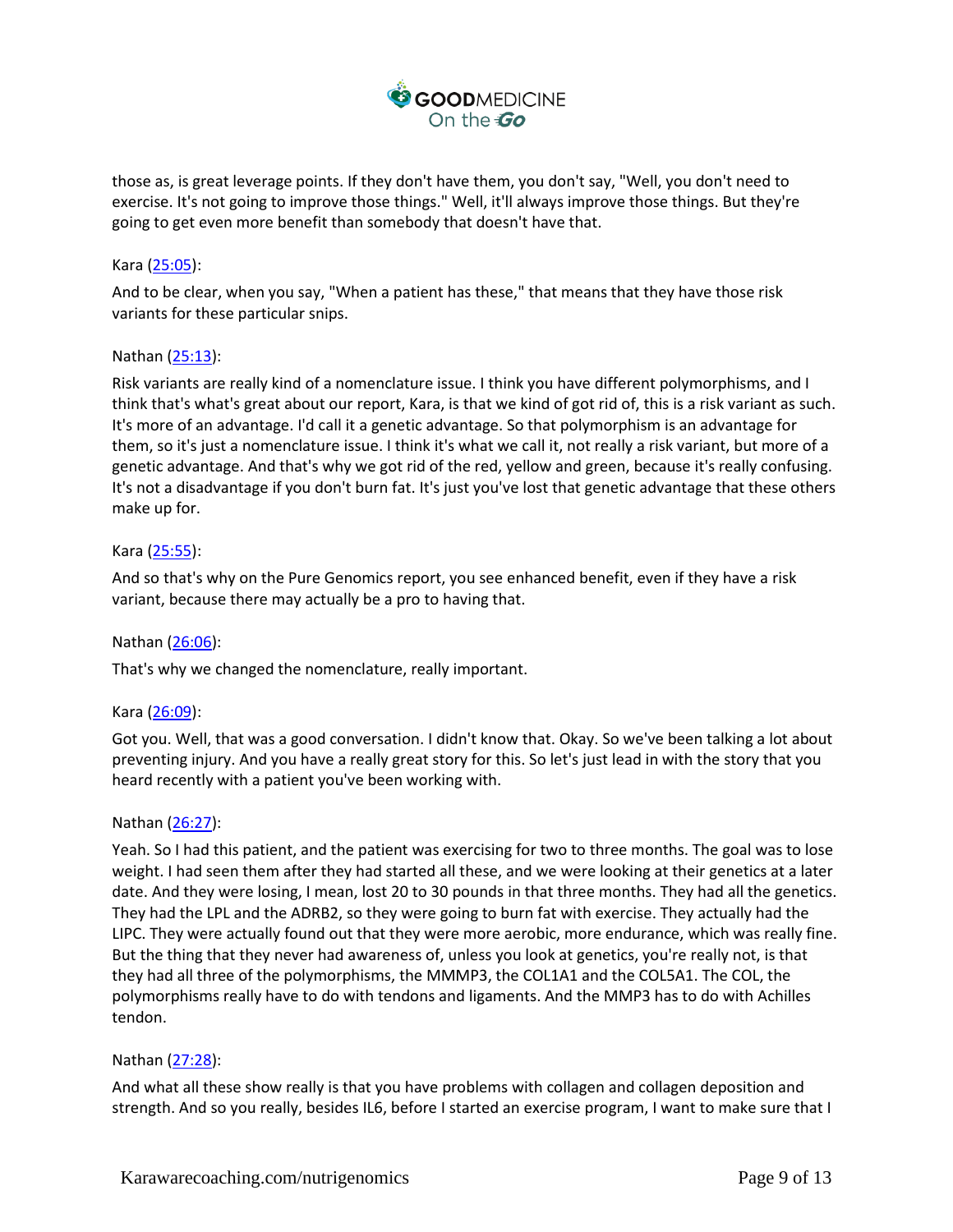

look at these because this patient suffered an ACL injury. And with this ACL injury, guess what, they couldn't exercise for three months. And their progress was lost because they had injury. And so if we're not protecting them with things like collagen and vitamin C, which are pretty inexpensive interventions here, then we've really not done our job as clinicians and providers because we can say exercise, but if they're going to injure themselves, then we've just really created a negative loop here.

# Nathan [\(28:13\)](https://www.rev.com/transcript-editor/Edit?token=ijREsfkmXEr76tl_92insEN4Sgek1htWgX6b_HYPJ3xMKf8LGCKv1xB1YHvmZZDjXU_IpBLTsw5zadgKLEzoxmUDHqk&loadFrom=DocumentDeeplink&ts=1693.71):

And it was really important as part of my recommendations to this patients is that, hey, before you start back, because he's getting ready, I was like, "You really need to make sure you're getting 1000 to 2000 milligrams of vitamin C every day, that you're getting collagen, so that we can make sure you don't suffer another injury," because that's where he was going, I think, if he kept exercising without that support because he wasn't getting vitamin C really, and collagen enough in his diet.

## Kara [\(28:39\)](https://www.rev.com/transcript-editor/Edit?token=bCIcfZe_uaVFYghYhRb7AgkqqnSncBsbzoZNlOQCUm_DloLZijUmijUb7ihi7yl_guUY_DVBCq-U1fP-JlffQwqGKwQ&loadFrom=DocumentDeeplink&ts=1719.46):

And is it wise for practitioners to ask the question to patients about previous injuries to get an insight if they're more prone, if they've experienced this before, to know if these gene is really being expressed? And then that's also a good leverage point? We really need to [inaudible 00:28:54] into your exercise routine.

### Nathan [\(28:56\)](https://www.rev.com/transcript-editor/Edit?token=JEu4VGDywX3R8DP8mfEHRTGq_s60Nkt_xYn07RsejG7WioBTdvHtaCM1wDULaEuPyUsIplamRuzls7CuBStZU6cfB8g&loadFrom=DocumentDeeplink&ts=1736.91):

It is. And of course, we all go back to our personal stories, Kara. But I have all three of these genes too. So man, I'm hitting vitamin C because I'm lifting heavy weights. And I really want to make sure I don't suffer injury. And I noticed that I'm really not having any of the tweaks and the strains and the things that I was having before. But history's super important, super important. But even without the history, I think these are pretty well collaborated in the literature. And you can probably make sure that at least they're on vitamin C or something that supports those ligaments and tendons.

## Kara [\(29:32\)](https://www.rev.com/transcript-editor/Edit?token=ERyfArxFqRa9qYsT6g1EUYNpt9jeLw7Q6z8OBHhaZ02e-XI9uKxXMaT4zNGCeBKCZc52J38JfAQv0mdh0b2zcjTSuMQ&loadFrom=DocumentDeeplink&ts=1772):

And then another conversation I've heard you talk about, of course ties into episode five and episode six, just about personalizing nutrition, is the role of fiber when it comes to exercise because ... So talk a little bit about that because you were saying that.

#### Nathan [\(29:51\)](https://www.rev.com/transcript-editor/Edit?token=w840lYR78_TfPXwbBITzv7CEla8QtoCd_dYi5dYzPpIxaN2q236IiGdBoBIES9ek5lRQw9Ps4LiD1HBo1zd1ZD9R0w4&loadFrom=DocumentDeeplink&ts=1791.97):

This is interesting, Kara. There's some papers that show that when you really ... These athletes, weight lifters, tend to be very high protein, high fat, and then there's a lot of runners that avoid a lot of carbohydrates. And the problem is a lot of the foods with carbohydrates also have fiber. And so what we see in the literature is that the microbiome of athletes really suffers when they say, "I have an FTO. I need to do a lot of high protein," to the exclusion of they're not doing enough foods with fiber and other things. And so I think prebiotic becomes really important because when we change our microbiome, and we don't have enough bifido factor and other things that depend on fiber, that's really kind of the foundation of our gut health, it that butyrate that's create by these bifido factor. And so we really need to focus on, if we're going to tell people, "Hey, you know what, genetically, you're going to do okay with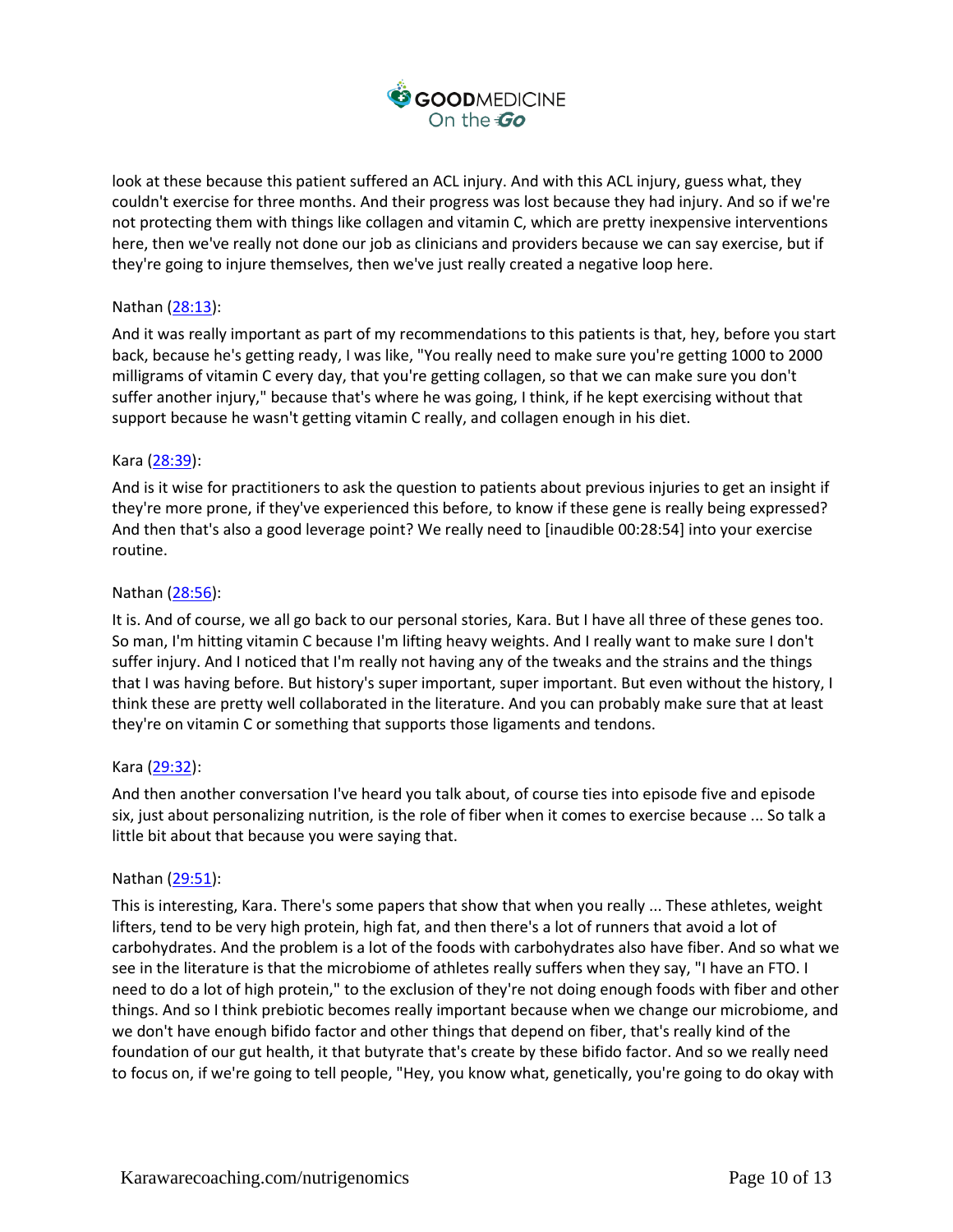

high fat. You could do ketosis, or you can do high protein," and a lot of weight lifters do tremendous amounts of protein.

# Nathan [\(30:54\)](https://www.rev.com/transcript-editor/Edit?token=9QrpsmnUDZ7QIns7Oalk7AVgAdXlfj9PSqxdAQ-vknhTVA4-8yY5ztyB3OuKSBnTp3KWqI9347p-ccF-c0nR1-KrcWg&loadFrom=DocumentDeeplink&ts=1854.69):

But guess what, it's not great on the gut if you don't have fiber there. It's not just naturally good for the bacteria. And we're going to see that. And then we see increased inflammation. They've shown without these proper ... And we all know in functional medicine, you always go to the gut. And inflammation really starts there. They're not going to reach their maximum performance. They're not going to reach their maximum energy levels if they don't have control of that inflammation through a healthy diet. So you may need to be supplementing. And these people that are genetically okay with taking a high protein diet, are okay with taking more fat, you definitely want to make sure that they're getting enough fiber because that's kind of the foundation for gut health. So I think that's-

### Kara [\(31:38\)](https://www.rev.com/transcript-editor/Edit?token=wTRhIbWdLmc_WtF1b7_D3Wy6bkPaC2mEVK5zxfUERj1UyxyP7vohX4eFb-Akt5Cvlh9EQIr6zzRp8-klaunI5liBQ78&loadFrom=DocumentDeeplink&ts=1898.89):

Yeah. That's a great question. That's a great question. And I heard you talk about athletes. But is that true for the everyday patient too? Is that a conversation for the practitioner to have when exercise is being discussed, is to inquire about the fiber intake in addition to the fat and the protein?

### Nathan [\(31:54\)](https://www.rev.com/transcript-editor/Edit?token=NZv4puZCfLPvOKb165PCYctCoYcSzKhjZ6-jcfzY26EX97FvPTE7cAEm2zAILbC6vxvORPjjZqPC5NntPvUFbAUvIWg&loadFrom=DocumentDeeplink&ts=1914.72):

Yeah. I think that's not just the athlete. I know that's the flavor of this episode is exercise. But I think anybody, and me included, and I make sure because I tend to be a higher protein because that helps control my hunger, but I take fiber every day, a prebiotic, which I think is just essential to my health. I think we need to always be looking at that fiber content. It's my new, kind of my windmill that I'm after, is making sure that my patients are getting enough fiber because everything kind of runs on that within the gut.

## Kara [\(32:28\)](https://www.rev.com/transcript-editor/Edit?token=UPo768dYfsJM0OaFAYyYrwPnqFe9YUQ1bqjRrWB_wHO03golCe8LsI91nAy1MWudQ0i6LqyCZ69e3PXml13W-A-qJwU&loadFrom=DocumentDeeplink&ts=1948.94):

All right. So let's just kind of recap to make sure we get this big picture. So of course, the IL6 inflammatory, we really discussed that a lot. That's such an interesting conversation to take a look and see if they're a variant there because that will help us know that we perhaps really need to move them to more of a 20 and 30 minute, so to prevent the time plus intensity driving that IL6, and moving that into that inflammatory cascade. And then of course, we can look at ACTN3 and ACE to see which one may be a better fit, the endurance or the HIIT, if they don't have that IL6 consideration. But again, it's always: What do you enjoy? And how are you recovering? And how do you feel after your exercise? Are you tired? Are you lethargic? Are you not reaping the benefits from the effort? And so that maybe is where we need to take a look at the ACTN3 and the ACE and the IL6 to then personalize in a different direction.

Nathan [\(33:28\)](https://www.rev.com/transcript-editor/Edit?token=UBHFzQvtYrbyf-KMSkqBe70kThcq4uF0d_1hab9bsaO6D8z71zUdogoXz0-Rxo27C8pKzKic5sC0fHwqR1ZnrOxPVDk&loadFrom=DocumentDeeplink&ts=2008.61):

That's right.

Kara [\(33:28\)](https://www.rev.com/transcript-editor/Edit?token=CdN6RkQ1nX-w_cYB01iNd_PcbtFdtdz2Mma-1mbtO5aKA1R_9isL18XGJMlXFo9LTjL67JAa_hCvsagacpUXfhROylE&loadFrom=DocumentDeeplink&ts=2008.68):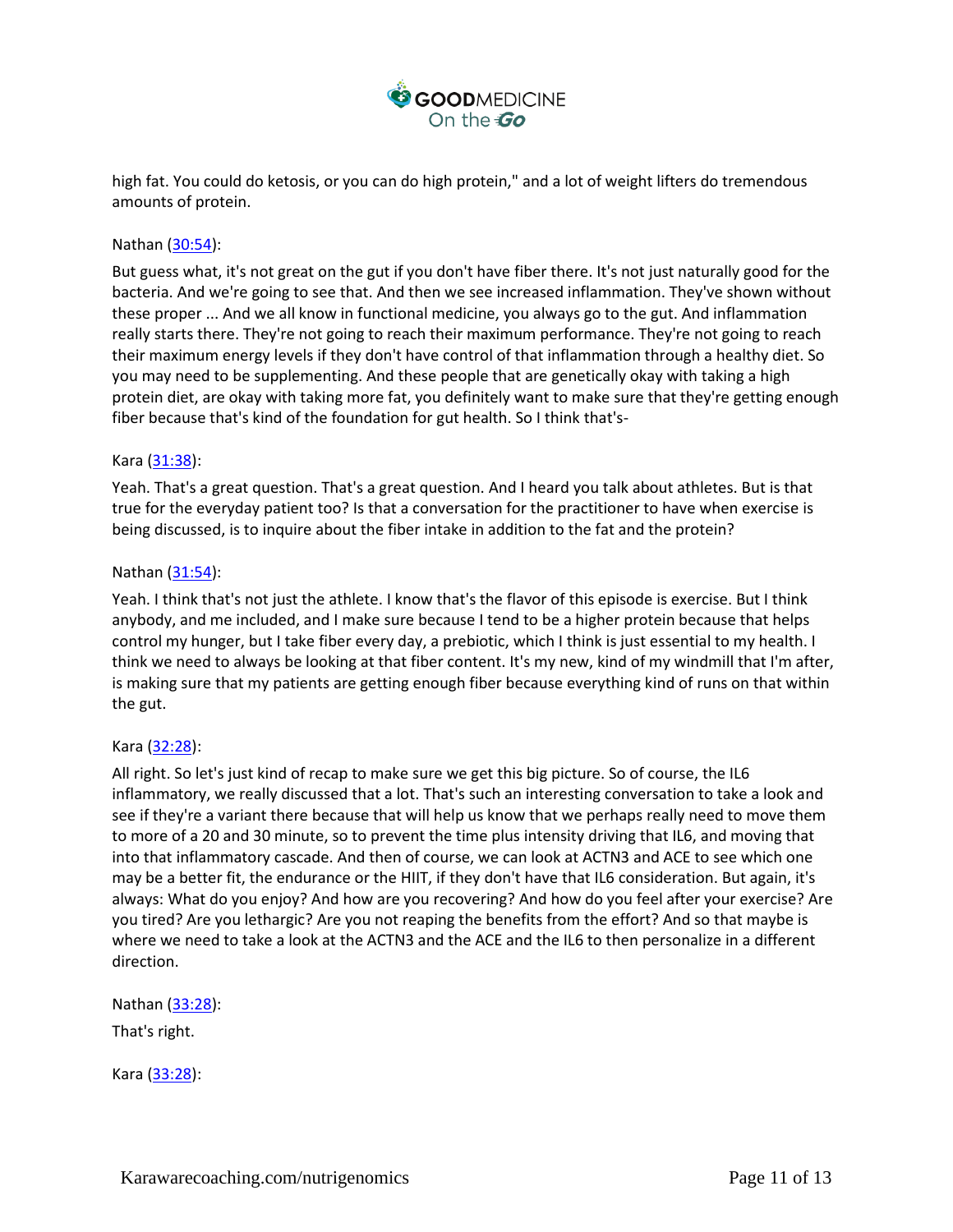

Okay. And then we have that response to exercise that the burning fat and the glucose metabolism. And what I heard, what I really took away from that conversation was, yes, on our report, we show a risk variant. But that is where we need to remember that polymorphisms are associated with a risk or a benefit. So even though it says risk variant, there's actually an advantage to having, in some cases, to having these LIPC and LPL and ADRB2 to burn fat. And so that's why we then clearly mark there could be an increased benefit as a result.

# Nathan [\(34:03\)](https://www.rev.com/transcript-editor/Edit?token=blUryrELMo8xIYAbJV1Q1085K4RxzZP_pier5pu88mCqBfJAx5Ac97tnFyM4MZhJ_v3YqElLW_3XJ_Kqe8qEQChjb6Y&loadFrom=DocumentDeeplink&ts=2043):

[inaudible 00:34:03]. So variant really has to do with, and we won't go too in depth here, Kara, but variant a lot of times has to do with what is the majority in patient. So whatever, and it's usually in a Caucasian population, so you have to really look at genetics within a world view in a lot of cases, and understand that it's a little different there. But when we're looking at, and the variant thing, in some cases, it can be an advantage. Some cases, it can be a disadvantage. And so in this case, when we're talking about LPL and ADRB2 and LIPC, we're talking about a genetic advantage. And that's how we report it. We call it enhanced benefit. So these things, it just depends on your environment, what you're going to see with each of these.

## Kara [\(34:48\)](https://www.rev.com/transcript-editor/Edit?token=xVipfVT-mVm6LPaKDXvaPUnTBU2YIXxct3eGx_nXv0WVGnyP62_CdXOM_SNZOkNYLcegwV-za1Q9yB8Nmw46axriNMw&loadFrom=DocumentDeeplink&ts=2088.18):

And that's a good point, why we moved away from the color coding because it was so misleading because there's an advantage to that. And then of course, inquiring about previous injuries is important before recommending any kind of exercise, so that we understand that history. And then taking a look at those polymorphisms, the COL1A1 and COL5A1 to understand the tendon and ligament injury probability.

## Nathan [\(35:17\)](https://www.rev.com/transcript-editor/Edit?token=ApAcb4V-6d7yngA8Q4IQdK46Ba-vrbn7qXs3qZ7OoGF4mZKeKedHc0D1mh4AmewM-irPCam72ML-FS40ellf6DH4eOw&loadFrom=DocumentDeeplink&ts=2117.29):

Yeah. And those are all right there in the report. You can see all three, MMP3 as well, for Achilles tendon. So I think those are really important to look at in your evaluation.

#### Kara [\(35:29\)](https://www.rev.com/transcript-editor/Edit?token=7FT0_JRTgtjQDcIFn336kwW3_t-G5M1vTdu6ebfN_wAT4nNHNUHmg6T6VdPWm-E-LbXPn9T2Aqf4o5sMe4t0ce30-O8&loadFrom=DocumentDeeplink&ts=2129.97):

All right. So this is connecting the dots. Our first season has been exploring the polymorphisms that are really the foundation, that if you're new to nutritional genomics, this baths of snips are a really great place, an effective place to begin. So be sure to go back and listen to all of our previous episodes because, as we've mentioned, they're building on one another. And our next episode, episode eight, will be the last in this first season. And it's going to be a summary of all that we discussed. And so if you have questions, we want to hear from you. Maybe even we'll structure episode eight as a questions and answers from our listener. So let us know what you think of the last seven, up to now, episodes. And what questions do you have to apply this information to your patients' care? And that's really where the rubber hits the road, as you always say, Nathan, is when we can take the information and know how to apply it.

## Nathan [\(36:25\)](https://www.rev.com/transcript-editor/Edit?token=mY_Qj1D7vSgCLTN5xMQTDOWTCzqjD0G8ehfomF5We275WNa4QTWCgqdSvyXqXxEtiH7hXNrV9fghBLN2eg-tiKc9fDk&loadFrom=DocumentDeeplink&ts=2185.96):

I'll also be giving a little bit of a practice update. We kind of started with our first episodes talking about starting a practice and integrating some practice management, and how genetics fit into that. And we'll